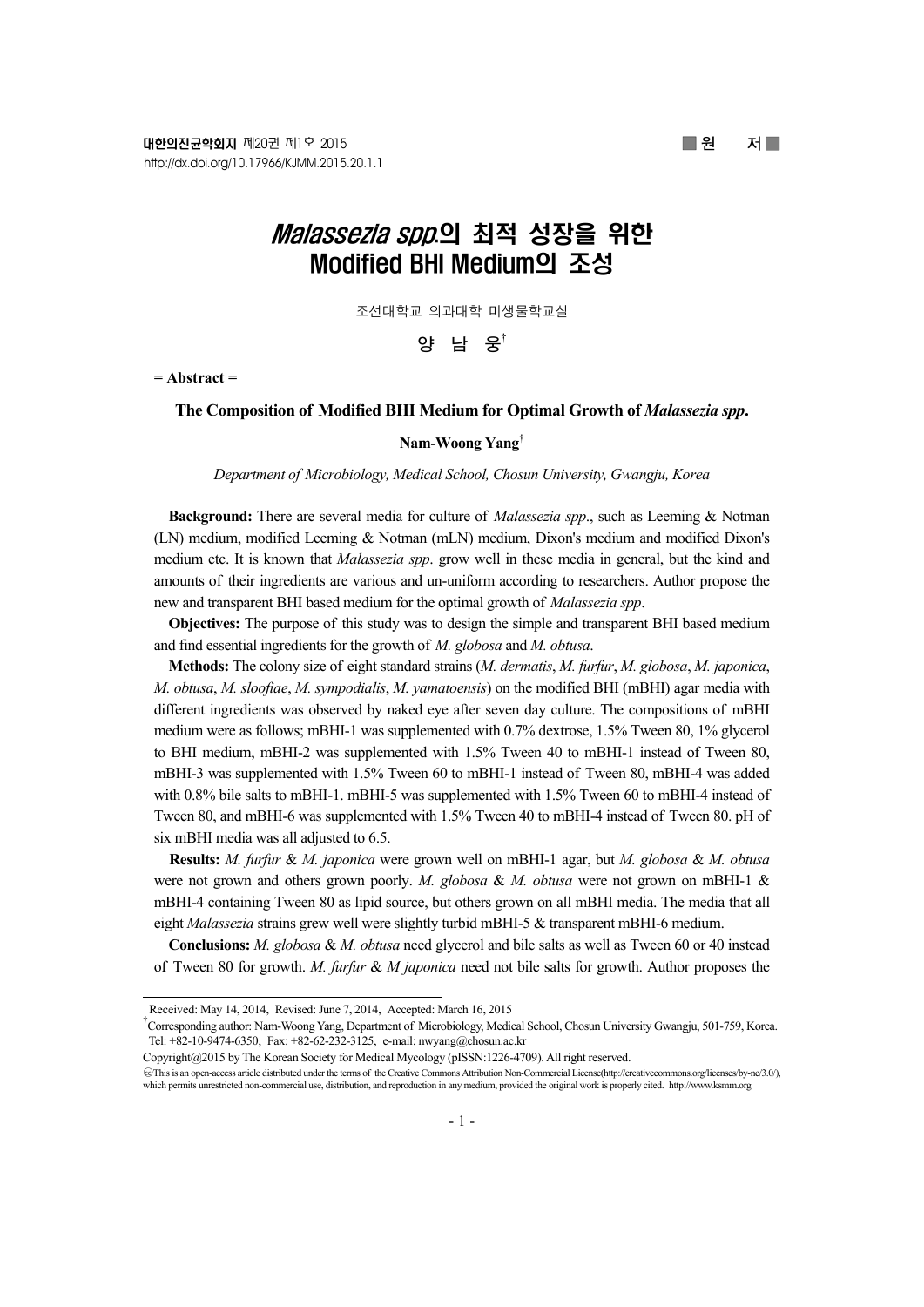transparent modified BHI medium supplemented with 0.7% dextrose, 1.5% Tween 40, 1% glycerol and 0.8% bile salts (mBHI-6) as new standard medium for culture of eight *Malassezia* species. **[Korean J Med Mycol 2015; 20(1): 1-5]**

**Key Words:** BHI medium, *Malassezia*, Tween 40, Tween 60

# 서 론

1996년 Guého 등<sup>1</sup>은 사람과 동물의 피부에 서 식하는 *Malassezia* 효모균들을 형태학적, 생물학 적으로 새로 분리하여 총 7개 균종 (*M. furfur*, *M. globosa*, *M. obtusa*, *M. pachydermatis*, *M. restricta*, *M. sloofiae*, *M. sympodialis*)으로 재분류 하였고, Sugita 등2-4은 DNA 분석을 통해서 4개의 새로운 균종 (*M. dermatis*, *M. japonica*, *M. yamatoensis*)들을 새 로 *Malassezia* 속에 포함시켰고, Hirai 등<sup>8</sup> 은 *M.*   $nana \equiv$ , Cabanes  $\equiv$ <sup>9,10</sup> $\cong$  *M. caprae*, *M. equine*, *M. cuniculi* 등을 새로 분류하여 *Malassezia* 효모균은 모두 14개 균종으로 분류되었다. 그 중에서 *M. pachydermatis*를 제외한 나머지 효모균들은 모두 지질친화성 효모들로서 성장을 위해서 long chain fatty acids를 필요로 한다. 따라서 *Malassezia* 효모 균을 배양하기 위해 지질을 함유한 여러 가지 배 지들이 고안되었다. Leeming & Notman (LN) 배지 와 Modified LN (mLN) 배지는 그 성분 조성으로 인하여 배지의 혼탁도가 매우 커서 액체배지에서 는 균의 성장을 육안으로 관찰하기 어렵다는 단 점이 있고, 평판배지 역시 많은 기름으로 인하여 집락의 분리가 어렵다는 단점이 있다. Modified Dixon 배지나, 한국미생물보존센터 (KCCM)의 배 지 197, 한국 미생물 자원센터 (KCTC) 배지 730 도 뚜렷한 근거가 없이 그 조성들이 매우 다양하 며, 각 성분들을 모두 구매하고 일일이 계량하여 배지를 만들어야 하는 번거로움이 있다. 따라서 모든 *Malassezia spp*.를 배양하면서도 비교적 단순 하고 일관된 성분으로 구성되며 배지의 투명성이 보장되는 일정한 규격의 배지의 개발이 아쉽다고 하겠다. 본 연구자는 *Malassezia spp*.들이 공통적

으로 필요로 하는 지질이 Tween 40, 60, 80 중에서 어느 것인지 알기 위하여, 또한 물에 녹기 어려 운 glycerol monostearate와 olive oil들을 넣지 않아 도 되는지를 알기 위하여, 6종류의 배지 조성을 선택하였고 어느 미생물학 실험실에나 있는 BHI 배지를 기저배지로 사용하여 배지의 투명성이 보 장되는 일정한 규격의 배지를 개발하기 위하여 본 연구를 시작하였다.

## 재료 및 방법

#### 1. 표준 균주

인체의 피부에서 흔히 분리되는 지질친화성 *M. dermatis* (KCTC 17610), *M. furfur* (KCCM 12679), *M. globosa* (KCTC 7846), *M. japonica* (KCTC 17611), *M. obtusa* (KCTC 7847), *M. sloofiae* (KCTC 17431), *M. sympodialis* (KCTC 7985), *M. yamatoensis* (KCTC 17656) 등 총 8균주를 본 실험에 사용하였다.

2. BHI 배지를 기저배지로 한 modified BHI media의 조성

Brain heart infusion 배지 (BBL, France)를 기저 배지로 한 mBHI-1의 조성으로 modified Leeming & Notman 배지의 dextrose 1%를 맞추기 위해서 0.3%의 dextrose가 함유된 BHI 배지에 0.7%의 dextrose를 추가하고, 1.5% Tween 80, 1% glycerol 을 첨가하였다. mBHI-2의 조성으로 mBHI-1의 조성 중에서 Tween 80을 Tween 40으로 대체하였 다. mBHI-3의 조성으로 mBHI-1의 조성 중에서 Tween 80을 Tween 60으로 대체하였다. mBHI-4는 mBHI-1의 조성에 0.8% bile salts를 추가하였다. mBHI-5는 mBHI-4의 조성 중에서 Tween 80을 Tween 60으로 대체하였다. mBHI-6는 mBHI-4의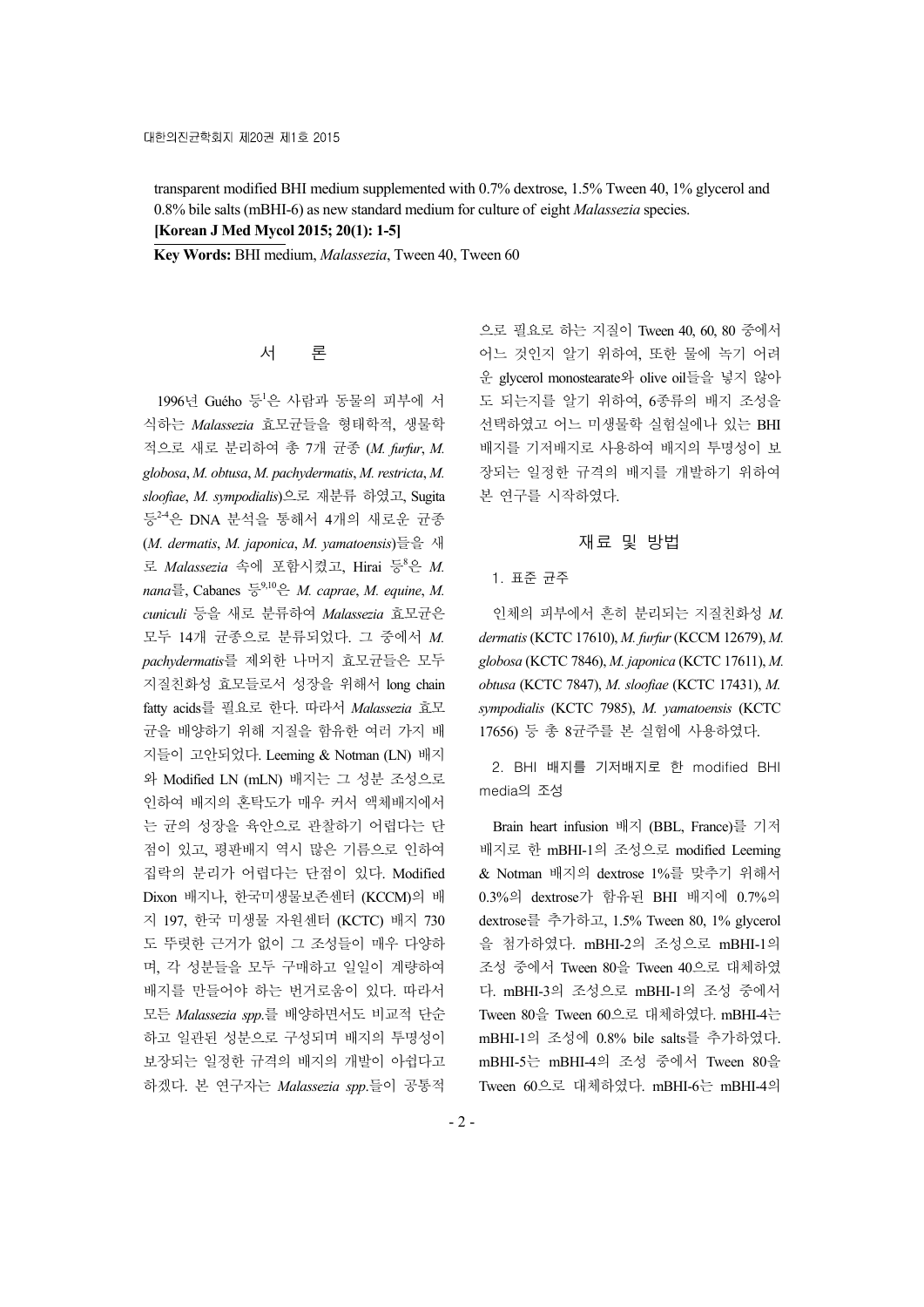|                | $m$ BHI-1 | $m$ BHI-2 | $m$ BHI-3 | $m$ BHI-4 | $m$ BHI-5 | $m$ BHI-6 |
|----------------|-----------|-----------|-----------|-----------|-----------|-----------|
| M. dermatis    | $^{+}$    | $^{++}$   | $^{++}$   | $^{+++}$  | $++$      | $^{+++}$  |
| M. furfur      | $^{+++}$  | $^{+++}$  | $^{++}$   | $^{+++}$  | $^{++}$   | $^{++}$   |
| M. globosa     | NG        | $+$       | $\ddot{}$ | NG        | $^{++}$   | $^{++}$   |
| M. japonica    | $^{+++}$  | $^{+++}$  | $^{+++}$  | $^{+++}$  | $++$      | $^{+++}$  |
| M. obtusa      | NG        | $^{+}$    | $^{+}$    | NG        | $++$      | $^{++}$   |
| M. sloofiae    | $^{+}$    | $^{++}$   | $^{+}$    | $^{+++}$  | $++$      | $^{++}$   |
| M. sympodialis | $^{+}$    | $^{++}$   | $^{+}$    | $^{+++}$  | $++$      | $^{+++}$  |
| M. yamatoensis | $^{+}$    | $^{++}$   | $^{+}$    | $^{+++}$  | $^{++}$   | $^{+++}$  |

**Table 1.** Growth evaluation of *Malassezia spp*. on BHI based media

+, ++, +++: colony size measurement by naked eye

mBHI-1: BHI medium supplemented with 0.7% dextrose, 1.5% Tween 80 and 1% glycerol (pH 6.5)

mBHI-2: same as mBHI-1 medium except substituting 1.5% Tween 40 for Tween 80

mBHI-3: same as mBHI-1 medium except substituting 1.5% Tween 60 for Tween 80

mBHI-4: same as mBHI-1 medium except adding 0.8% bile salts

mBHI-5: same as mBHI-4 medium except substituting 1.5% Tween 60 for Tween 80 mBHI-6: same as mBHI-4 medium except substituting 1.5% Tween 40 for Tween 80 NG: no growth

조성 중에서 Tween 80을 Tween 40으로 대체하였 다. 여섯 가지 mBHI 배지들의 pH는 모두 6.5로 조정하였다.

3. mBHI 배지들에서 육안에 의한 Malassezia spp. 집락의 크기 평가

지질친화성이 큰 *Malassezia spp*.는 모두 액체배 지에서 서로 엉기어서 성장하므로 집락계수법이 나 UV spectrometer를 사용하여 성장의 정도를 계 측하기 어렵다. 따라서 8균주 모두 mBHI 고체배 지에서 7일간 배양하여 집락의 크기를 육안으로 평가하였다.

## 결 과

*M. furfur*와 *M. japonica*는 mBHI-1 agar에서 최적 으로 성장하였다. *M. globosa*와 *M. obtusa*는 mBHI-1 배지에서 전혀 성장하지 않았고, 나머지 균주 들의 성장도 좋지 않았다. *M. globosa*와 *M. obtusa* 는 지질 성분으로 Tween 80을 함유한 mBHI-1

agar와 mBHI-4에서 전혀 성장하지 않았다. 그러 나 *M. globosa*와 *M. obtusa*를 제외한 나머지 균주 들은 Tween 80을 함유한 mBHI-4 배지에서 최적 성장을 보였다. 모든 균주들이 최적 성장을 보 인 배지는 약간 불투명한 mBHI-5 배지와 투명한 mBHI-6였다 (Table 1).

## 고 찰

지질친화성 *Malassezia* 효모균을 배양하기 위해 지질을 함유한 여러 가지 배지들이 고안되었다. 1987년에 고안된 Leeming & Notman (LN) 배지는 최근까지 다수의 연구자들이 이를 사용하고 있  $\Gamma^{6-8}$  (1% peptone, 0.5% dextrose, 0.4% bile salts, 0.01% yeast extract, 0.1% glycerol, 0.05% glycerol monostearate, 0.05% Tween 60, 1% high-fat cow's milk). 그러나 LN 배지는 1% 고지방 우유를 첨 가함으로써 배지의 혼탁도가 매우 커서 액체배 지에서는 균의 성장을 육안으로 관찰하기 어렵 다는 단점이 있다. Modified LN (mLN) 배지 역시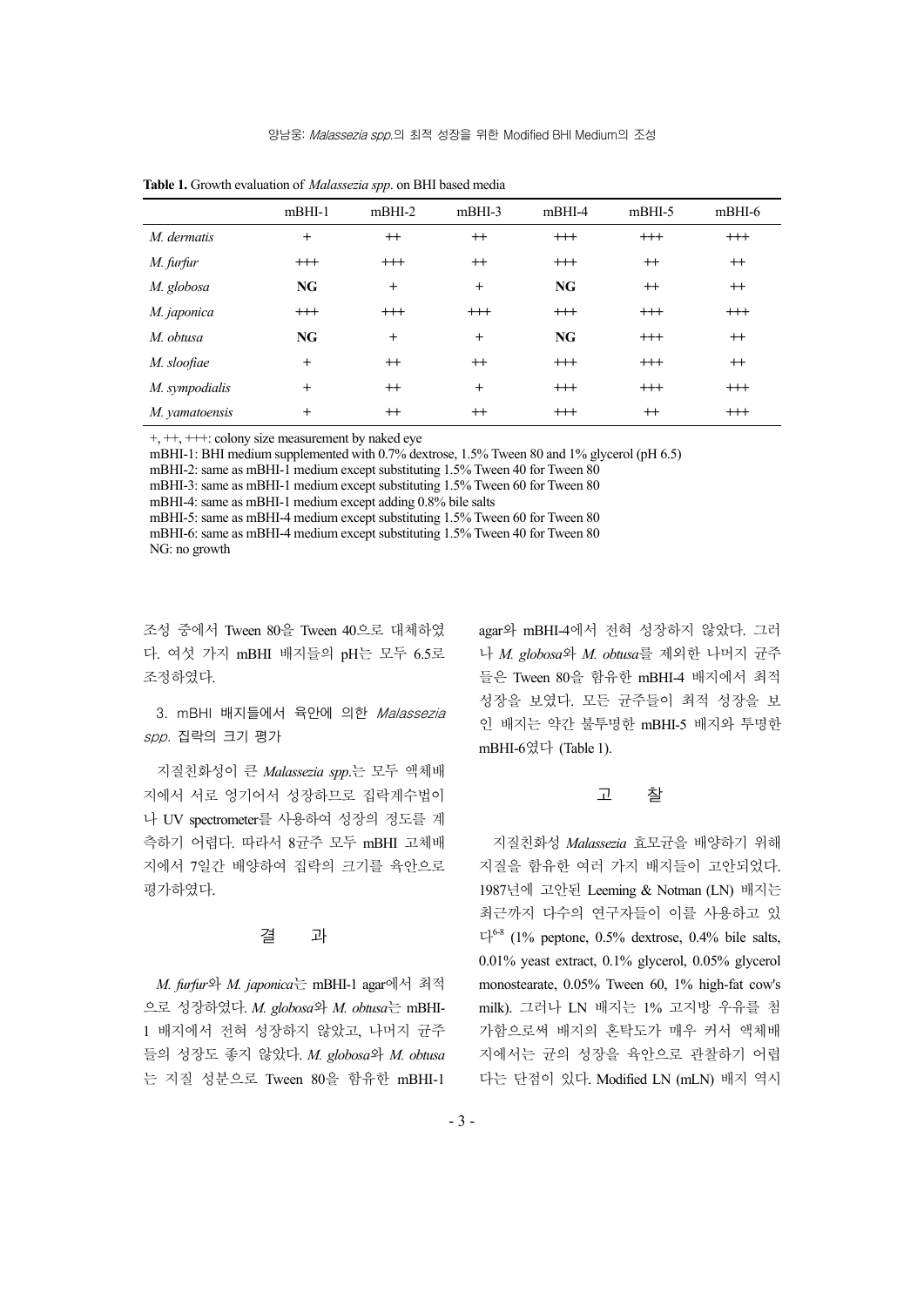여러 연구자들이 사용하고 있으며<sup>11,12</sup>, LN 배지의 고지방 우유 대신에 2% olive oil을 사용하고 있 고 다른 성분들의 양을 확실한 근거가 없이 증 가시키고 있다 (1% peptone, 1% dextrose, 0.8% bile salts, 0.2% yeast extract, 1% glycerol, 0.05% glycerol monostearate, 0.5% Tween 60, 2% olive oil). mLN 배 지는 glycerol monostearate가 잘 녹지 않으며, 2% olive oil이 배지에서 균일하게 섞이지 않아서 평 판배지에서는 배지 표면에 기름기가 범벅이 되 어 선상도말 후에 집락들이 서로 엉기어서 성장 하는 단점이 있다. 액체배지는 olive oil이 액체배 지 표면에 모두 떠오름으로써 배양 후에는 모든 지질친화성 *Malassezia spp*.들이 액체배지 표면에 서만 엉기어서 성장하는 현상을 보인다. 따라서 액체배지로 연구해야 할 실험에서는 사용하기 매 우 불리한 조건이 아닐 수 없다. Modified Dixon 배지도 최근까지 여러 연구자들이 이용하고 있 다13,14. 이 배지는 지질 성분이 적게 함유되어 비 교적 균일한 고체 및 액체배지를 만들 수 있으나 malt extract를 3.6%나 첨가하고 있고 bile salts도 2%나 함유하고 있다 (0.6% peptone, 2% bile salts, 0.2% glycerol, 1% Tween 40, 0.2% glycerol, 0.2% oleic acid, 3.6% malt extract). 한국 미생물 자원센 터 (KCTC)는 배지 730의 조성으로 0.1% peptone, 1% dextrose, 2% bile salts, 0.002% glycerol, 0.01% Tween 40, 5% malt extract를 제시하면서 이를 mLN 배지라고 소개하고 있다. 배지 730은 modified Dixon 배지의 0.2% oleic acid를 사용하지 않고 있는데 그럼에도 불구하고 *Malassezia spp*.들이 성장하는 것으로 보아 modified Dixon 배지의 0.2% oleic acid는 Tween 80의 한 성분으로서 *M. furfur*와 *M. japonica*에게는 필요한 성분이나 다른 *Malassezia spp*.들의 성장에는 불필요한 성분일 것 으로 생각된다 (Table 1). 또한 극소량의 glycerol (0.002%)과 Tween 40 (0.01%)이 균의 성장에 어떤 도움이 되는지 의문스럽다. 특히 malt extract를 5%나 사용하는 것은 이 배지가 mLN 배지를 근 거로 하기보다는 modified Dixon 배지를 근거로 하고 있음을 알 수 있다. 한국미생물보존센터

(KCCM)의 배지 197은 *M. furfur*의 배지로 추천되 고 있는데, 이 배지의 조성으로 0.5% peptone, 1% dextrose, 0.3% yeast extract, 0.3% malt extract, 1% olive oil을 제시하고 있다. 1%에 달하는 olive oil 은 mLN 배지와 같은 단점들을 갖고 있다. 이와 같이 *Malassezia spp*.의 최적 성장을 보장하는 다 양한 배지들이 추천되고 있으나, 그 조성들이 매 우 다양하며, 각 성분들을 모두 구매하고 일일이 계량하여 배지를 만들어야 하는 번거로움이 있다. 따라서 모든 *Malassezia spp*.를 배양하면서도 비교 적 단순하고 일관된 성분으로 구성되며 배지의 투명성이 보장되는 일정한 규격의 배지의 개발이 아쉽다고 하겠다. 저자들은 어느 미생물학 실험 실에나 있는 BHI 배지를 기저배지로 하여 공시 된 8가지 균주들 모두가 잘 성장하는 배지의 조 성을 찾았으며 그 조성은 BHI 기저배지에 0.7% dextrose, 1.5% Tween 60, 1% glycerol, 0.8% bile salts (mBHI-5) 또는 1.5% Tween 60 대신에 1.5% Tween 40을 사용하는 mBHI-6 배지의 조성이었다 (Table 1). mBHI-5는 함유된 Tween 60의 특성상 약간 혼 탁하므로 Tween 40을 대신 넣어 투명도가 뛰어난 mBHI-6가 고체 및 액체배지를 만드는데 더 적 합할 것으로 생각한다. mBHI-5 혹은 mBHI-6 배 지가 LN 배지 및 mLN 배지와 크게 다른 점은 yeast extract를 첨가하지 않으며 Tween 60 혹은 40의 양을 1.5%로 늘리고 대신 높은 불용성을 보이는 glycerol monostearate를 제거하고, 고지방 우유나 olive oil을 넣지 않은 것이다. Glycerol monostearate는 bile salts와 더불어 *M. globosa*와 *M. obtusa*의 성장에 반드시 필요하나 Tween 40 (polyoxyethylene sorbitan monopalmitate)이나 Tween 60 (polyoxyethylene sorbitan monostearate)을 충분 히 넣어줌으로써 이를 대체할 수 있다는 것을 확 인하였다. 또한 Tween 40을 넣은 mBHI-6은 고체 배지나 액체배지 상태에서 투명성이 가장 좋고, 일반 배지들처럼 4℃ 냉장고에서 1달 정도까지 는 보관이 가능하였다. *M. furfur*와 *M. japonica*는 bile salts가 없는 mBHI-2와 mBHI-3 배지에서도 비교적 잘 성장하였으나, 다른 균주들은 bile salts